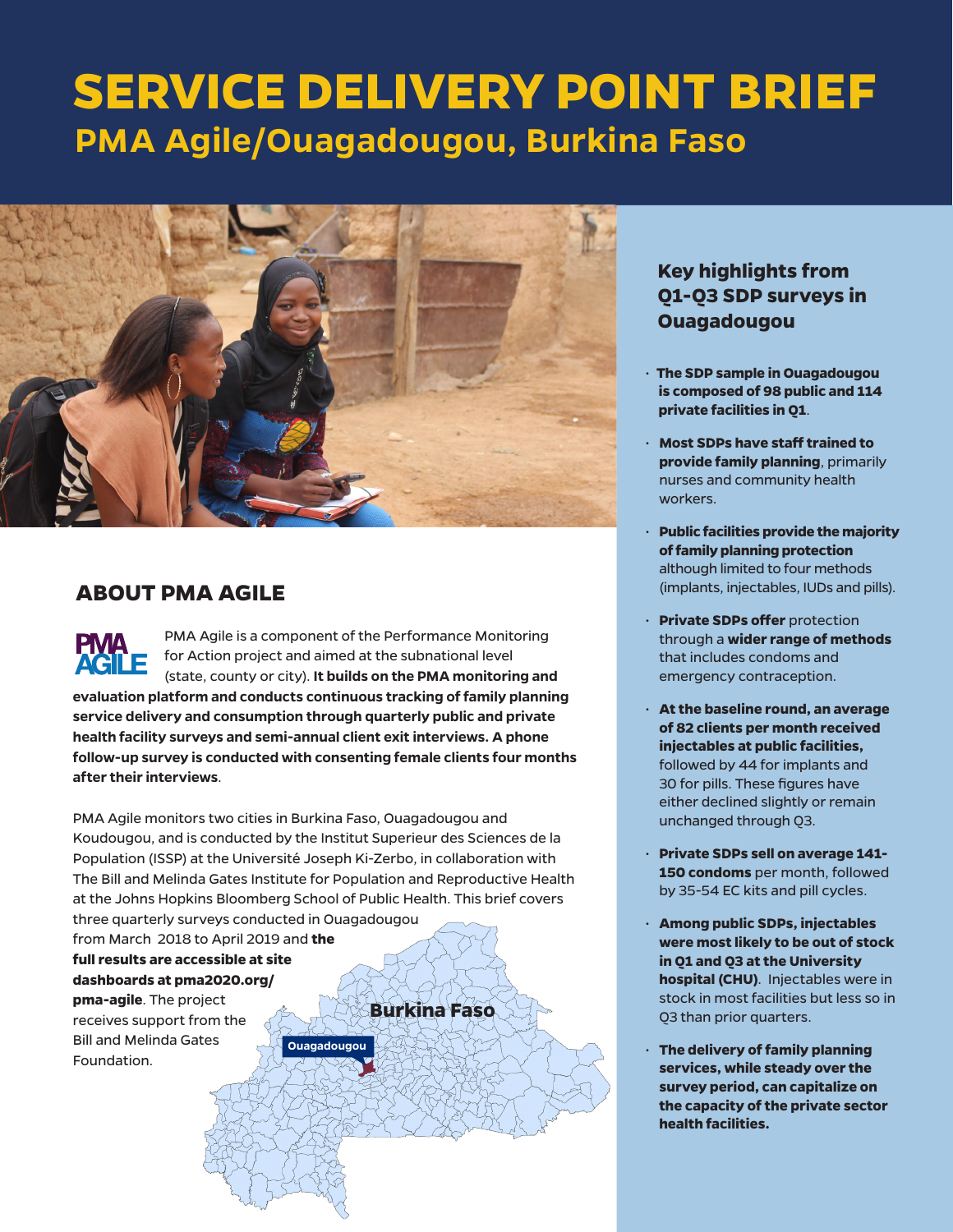## **STAFF TRAINED IN FAMILY PLANNING AT FACILITIES**

*Among public (98) and private (114) facilities in Ouagadougou in Q1.*



### **CLIENT VISITS and CONTRACEPTIVE UNITS SOLD**

#### **Average number of client visits in past month**

*Among public facilities in Ouagadougou (n=98)*

|                                | 01   | 02   | ОЗ   |
|--------------------------------|------|------|------|
| <b>Male and Female Condoms</b> | 19.8 | 2.1  | 1.5  |
| <b>Implant</b>                 | 44.1 | 29.1 | 29.1 |
| <b>Injectable</b>              | 81.6 | 67.1 | 64.9 |
| <b>Female Sterilization</b>    | 0.3  | 0.0  | 1.0  |
| <b>IUD</b>                     | 13.1 | 8.9  | 9.5  |
| Pill                           | 30.1 | 27.2 | 25.2 |

**At the baseline round, an average of 82 clients per month received injectables** at public facilities, followed by 44 for implants and 30 for pills. These figures have either declined slightly or remain unchanged through Q3.

Private SDPs **sell on average 141-150 condoms per month**, followed by 35-54 emergency contraceptive kits and pill cycles.



#### **Average number of contraceptive commodities sold by private SDPs in past month** *(n=114)*

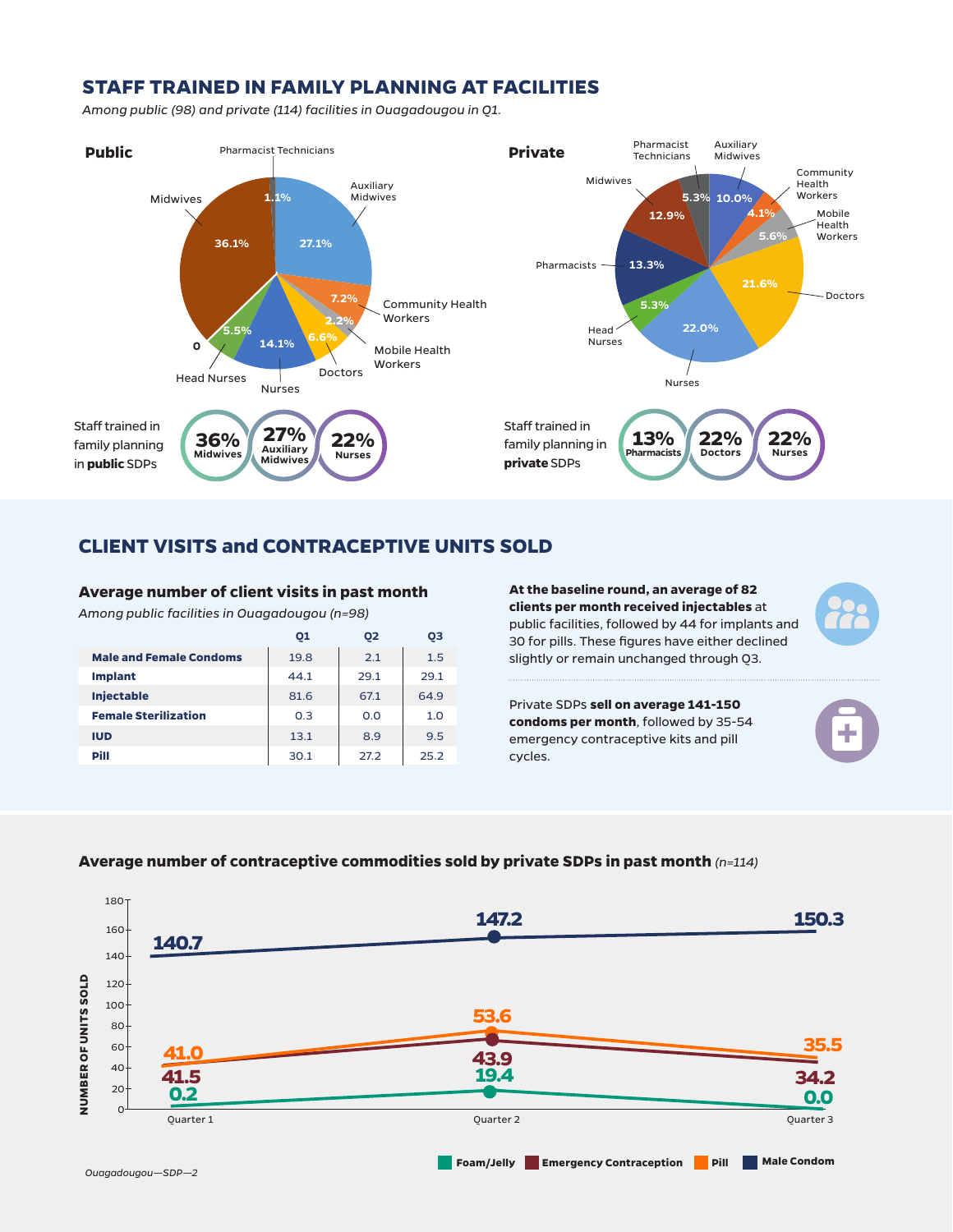## **COUPLE YEARS OF PROTECTION (CYP)**



#### **Percent distribution of CYPs at public facilities** *(n=98)*

**Percent distribution of CYPs at private facilities** *(n=114)*

#### Although **public SDPs**

account for the majority of couple-years of FP protection (CYPs), the methods provided are largely limited to injectable, implant, IUD and pills.

**Private SDPs** provide CYPs through a wide range of methods that also include condoms and EC.



# **FACILITY-BASED CONTRACEPTIVE COVERAGE RATE (CCR)**



Using the past month's delivery of contraceptive services to clients and sales of contraceptive methods to clients, an estimate of the total number of clients served can be generated. This is annualized and ratioed over the eligible female population of reproductive age to assess coverage. This estimate will differ from a household sample survey as it will not capture contraceptive distributions by providers outside of facilities, such as community health workers, and is sensitive to the exact population served by facilities in the geographies.

Overall the CCR decreased slightly over the three quarters.